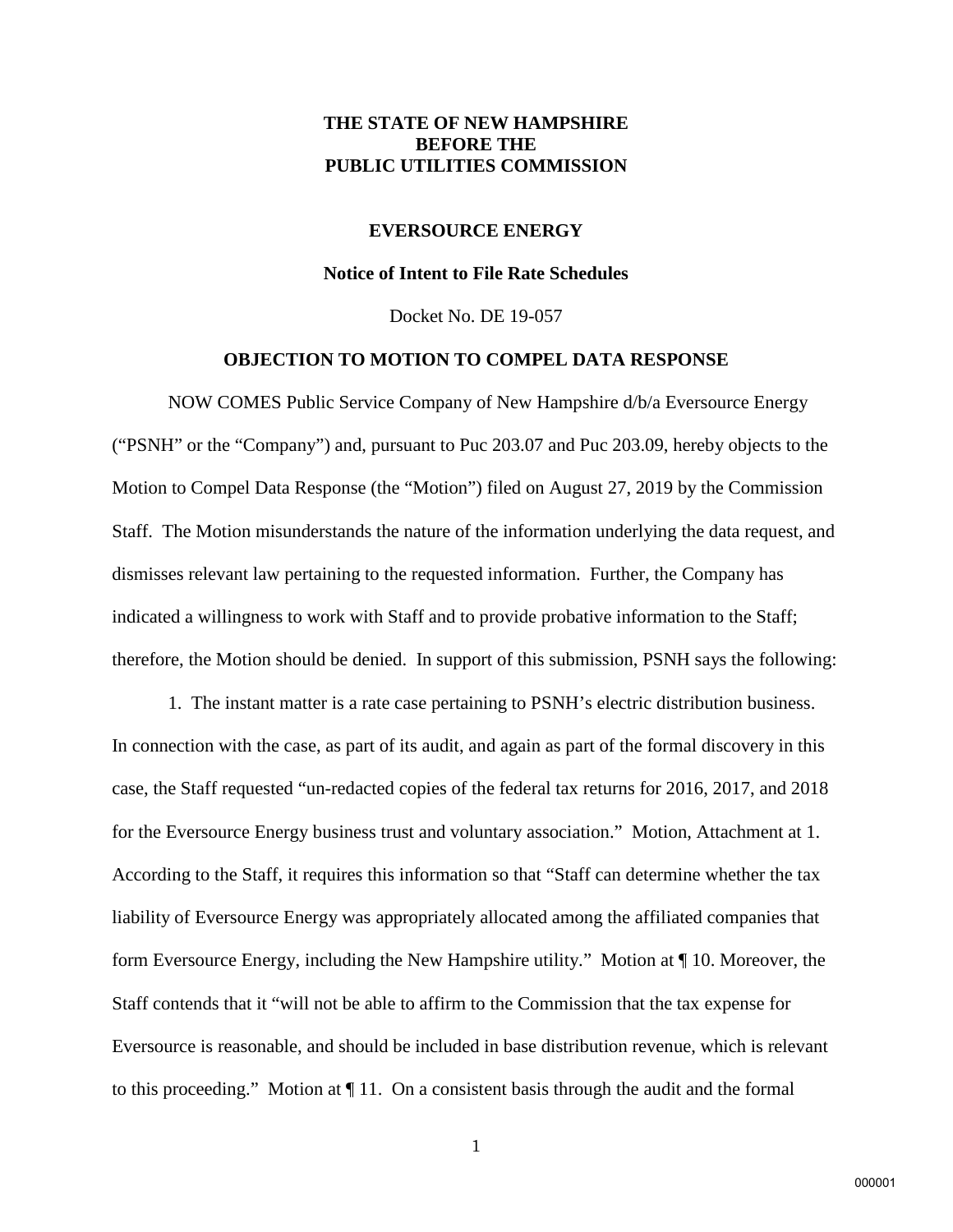discovery in the proceeding PSNH has objected to producing the requested documents on the bases that the returns are not relevant to the instant matter and that they are protected from disclosure by federal law. PSNH's objections remain valid and the Motion should be denied.

2. Regarding relevance, as noted above the Staff contends that the information about the "Eversource Energy business trust and voluntary association" is necessary to understand the allocation of tax liability to the various operating entities under the corporate umbrella of Eversource Energy, including PSNH. For clarity, the "Eversource Energy business trust and voluntary association" is the ultimate Eversource Energy parent company – a public utility holding company. That entity, which is legally and functionally separate from PSNH, holds the stock or other ownership interests of various regulated and unregulated operating entities, including PSNH. Eversource Energy does not incur tax expense on behalf of the companies under its purview, nor does it pay their tax liability. An Eversource Energy return would contain deductions, credits and activity on an aggregate basis for all of Eversource Energy's various businesses, including non-regulated businesses, and would not tie out to information on PSNH's stand-alone tax liability. Furthermore, PSNH has noted to the Staff in its response to data request Staff 5-005, which is attached to this objection, that only Eversource Energy Service Company ("EESCO") allocates costs to affiliate companies and the parent company does not allocate costs to affiliate companies. Accordingly, having the unredacted tax returns of the Eversource Energy parent will not inform any assessment or investigation as to the tax liability of the various operating companies. The tax returns of the Eversource Energy parent have no nexus, probative information, or relevance to an assessment or investigation of PSNH's tax liability.

2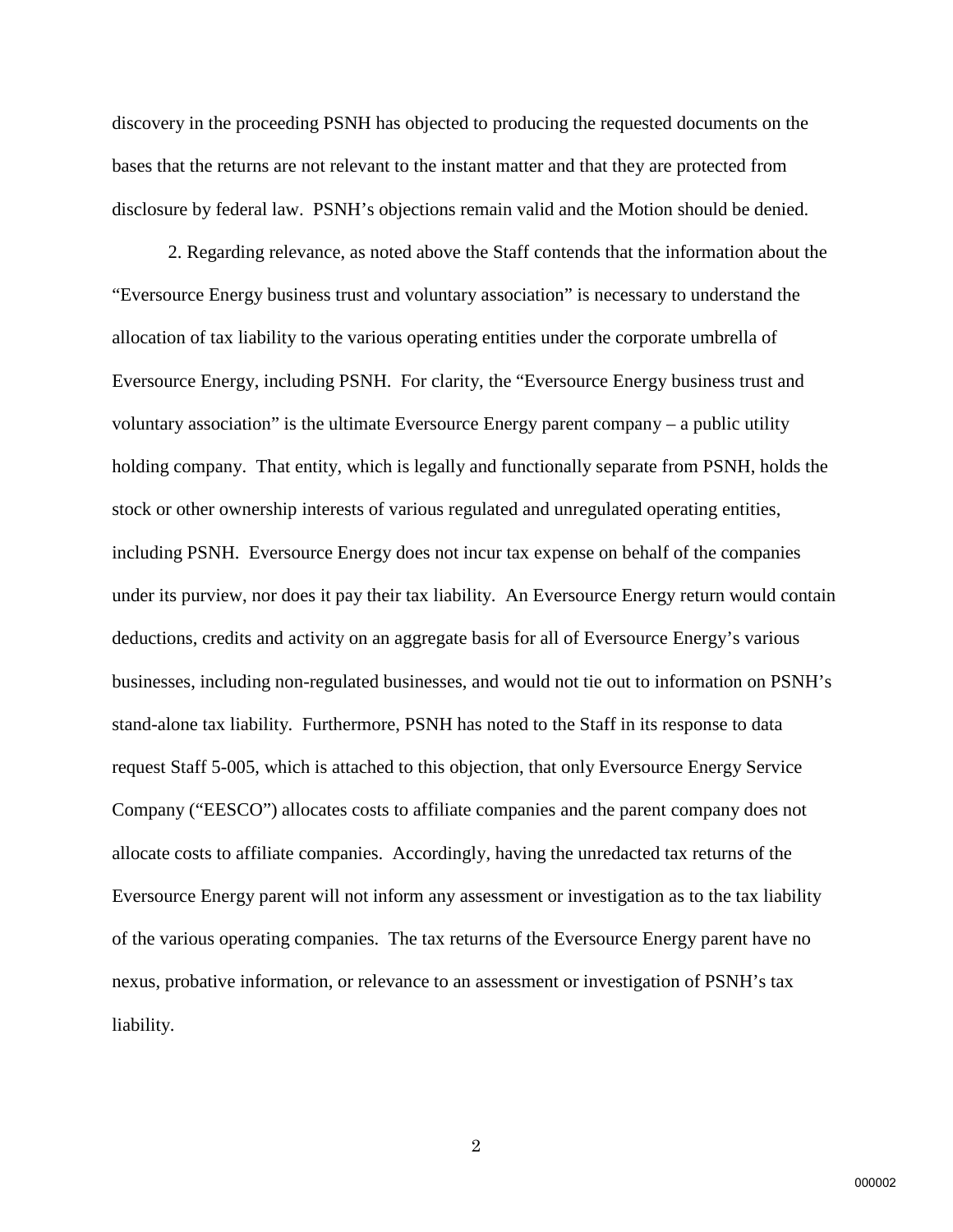3. Moreover, PSNH has already provided to the Staff unredacted copies of its state and federal tax returns for 2017. Thus, the Staff already knows the tax liability of PSNH. Additionally, PSNH has offered other information to the Staff that would be probative, but the Staff has maintained its request for the unredacted returns of Eversource Energy only. PSNH is willing to provide its state and federal tax returns for 2016. More probative in terms of the kind of analysis the Staff believes is necessary would be tax information of EESCO. PSNH is willing to share certain redacted information of EESCO that would allow the Staff to understand the allocation of tax responsibility from that entity. PSNH is also is willing to have members of its tax department discuss the allocation of tax liability with the Staff to allow Staff to assess and confirm that the tax liability of PSNH is reasonable and appropriate. Although, Staff believes that it requires the Eversource Energy returns, the returns of that taxpayer do not contain the type of information that would be necessary or probative of the tax liability of PSNH.

4. With respect to matters of federal law, PSNH had informed the audit staff that pursuant to 26 U.S.C. §6103 the tax returns of Eversource Energy are protected from disclosure. In its Motion, the Staff argues "There is significant statutory guidance under 26 U.S.C. § 6103 regarding the confidentiality of tax returns and return information, but that guidance relates to release of such information by government officers or employees, rather than by the entity filing the return." Motion at 2-3. Contrary to the Staff's characterization, that statute contains more than "guidance" relating to the release of information by government entities.

5. At its outset, 26 U.S.C. § 6103(a) is explicit that "Returns and return information shall be confidential" except as provided later in the statute. Thus, tax returns are confidential unless there is a specific exception to that confidentiality in the law. None of the exceptions in the statute apply here. Though there are exceptions relating to state taxing officials, *see* 26 U.S.C.

3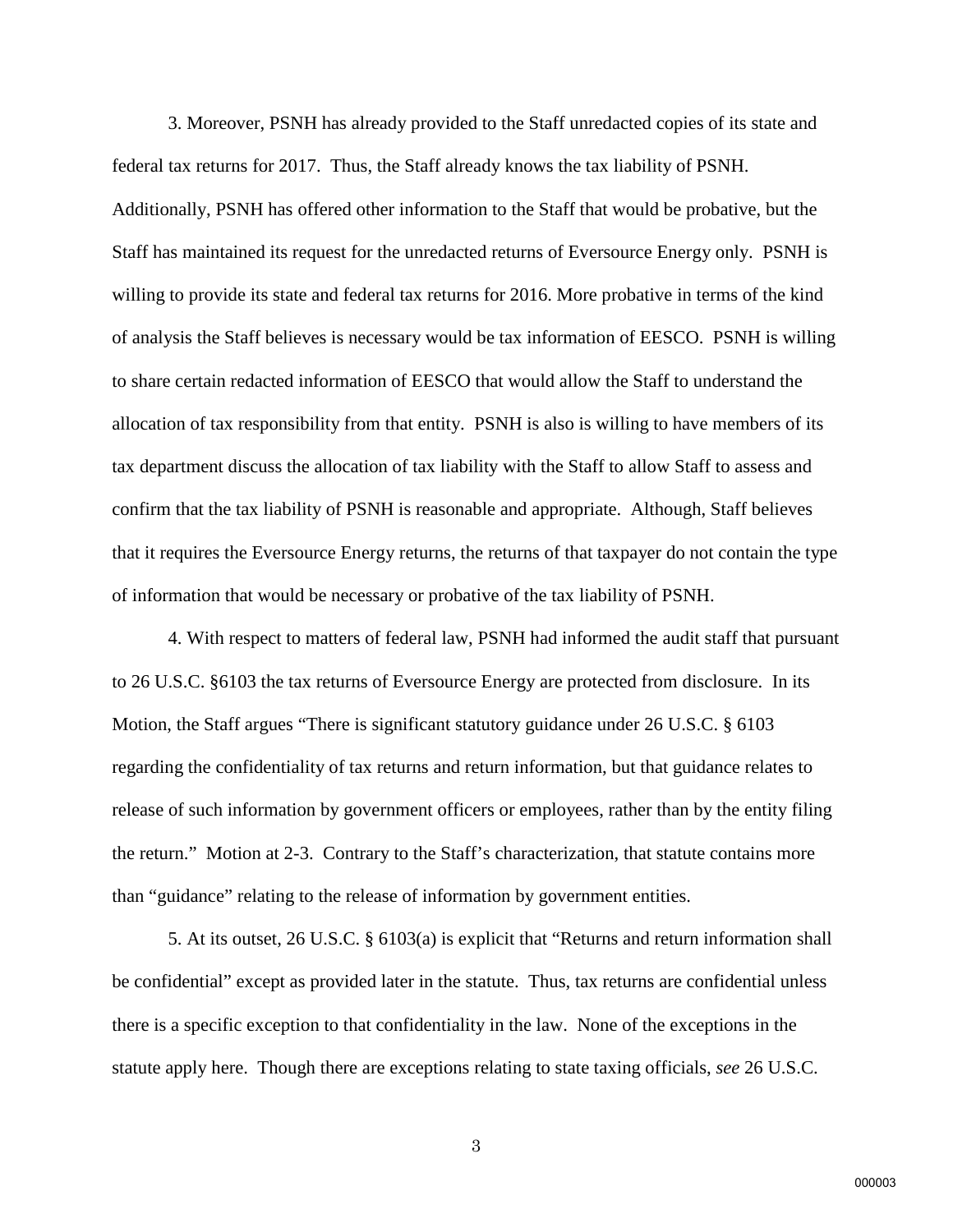$§6103(d)(1)$ , the Commission is not such an agency. Furthermore, 26 U.S.C  $§6103$  is a "exemption statute" under the Federal Freedom of Information Act, 5 U.S.C. §552, meaning that material covered by 26 U.S.C §6103 is protected from disclosure under the Freedom of Information Act. *See* 5 U.S.C. ¶552(b). In short, the returns and return information of Eversource Energy, a taxpayer separate and distinct from PSNH, are confidential documents pursuant to federal law.

6. According to the Staff, the federal law "does not preempt the authority of the Commission under RSA 365:6 or RSA 365:15 to inspect the books and records of [PSNH], a regulated public utility, and does not relieve the Company of its obligation to provide those books and records for inspection upon request." Motion at 3. As noted above, PSNH has provided its information for 2017 and will provide additional information on PSNH for 2016, if desired. Thus, the Staff has the opportunity to inspect the books and records of PSNH. Further, PSNH remains willing to make information available relative to EESCO and to have its tax professionals engage in direct discussions with the Staff to provide the information the Staff seeks. The tax returns of Eversource Energy, however, are not relevant to an understanding of PSNH's tax liability, nor probative of that assessment, and are protected from disclosure. Accordingly, the Motion should be denied.